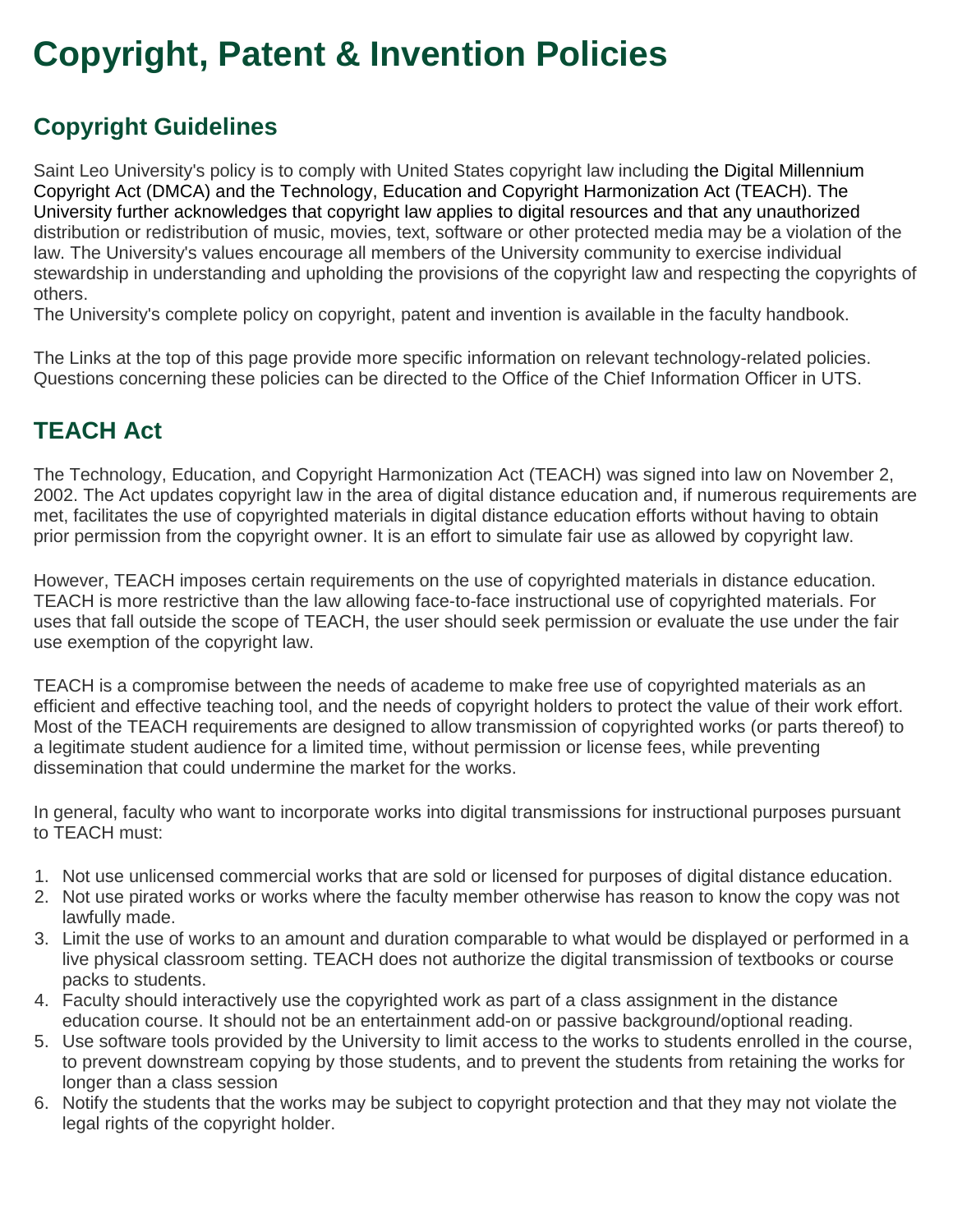### **Fair Use**

The University seeks to encourage the fair use of copyrighted materials, balancing the research needs of faculty, students, and staff while respecting the intellectual property rights of copyright holders and abiding by the pertinent laws governing usage of copyrighted materials. According to Title 17, Chapter 1, and Section 107 of the U.S Copyright law:

In determining whether the use made of a work in any particular case is a fair use the factors to be considered shall include:

- 1. The purpose and character of the use, including whether such use is of a commercial nature or is for nonprofit educational purposes.
- 2. The nature of the copyrighted work.
- 3. The amount and substantiality of the portion used in relation to the copyrighted work as a whole.
- 4. The effect of the use upon the potential market for or value of the copyrighted work. The fact that a work is unpublished shall not itself bar a finding of fair use if such finding is made upon consideration of all the above factors.

For a more complete set of guidelines, see Fair Use Guidelines for [Educational](http://www.ccumc.org/copyright-matters) Multimedia developed by [The](http://www.ccumc.org/) [Consortium](http://www.ccumc.org/) of College and University Media Center[s.](http://www.ccumc.org/) For information on the TEACH act, see the [American](http://www.ala.org/Template.cfm?Section=Distance_Education_and_the_TEACH_Act&Template=/ContentManagement/ContentDisplay.cfm&ContentID=25939#newc) Library [Association.](http://www.ala.org/Template.cfm?Section=Distance_Education_and_the_TEACH_Act&Template=/ContentManagement/ContentDisplay.cfm&ContentID=25939#newc)

#### **Resources**

For additional reading on intellectual property issues and copyright in particular, see these online resources.

- 1. The American Library Association
- 2. Bitlaw on technology law
- 3. Digital Millennium Copyright Act at EDUCAUSE
- 4. Intellectual property law at [www.intelproplaw.com](http://www.intelproplaw.com/)
- 5. U.S. Copyright Office.

#### **Guidelines for Off-Air Recordings**

In March 1979, a congressionally appointed committee determined the following guidelines concerning the application of 'fair use' to the recording, retention, and use of television broadcast programs for educational purposes. They specify periods of retention and use of such off-air recordings in classrooms and similar places devoted to instruction and for homebound instruction. The purpose of establishing these guidelines is to provide standards for both owners and users of copyrighted television programs.

The guidelines were developed to apply only to off-air recording by nonprofit educational institutions.

A broadcast program may be recorded off-air simultaneously with broadcast transmission (including simultaneous cable retransmission) and retained by a nonprofit educational institution for a period not to exceed the first forty-five (45) consecutive calendar days after date of recording. Upon conclusion of such retention period, all off-air recordings must be erased or destroyed immediately. "Broadcast programs" are television programs transmitted by television stations for reception by the general public without charge.

Off-air recordings may be used once by individual teachers in the course of relevant teaching activities, and repeated once only when instructional reinforcement is necessary, in classrooms and similar places devoted to instruction within a single building, cluster or campus, as well as in the homes of students receiving formalized home instruction, during the first ten (10) consecutive school days in the forty-five (45) day calendar day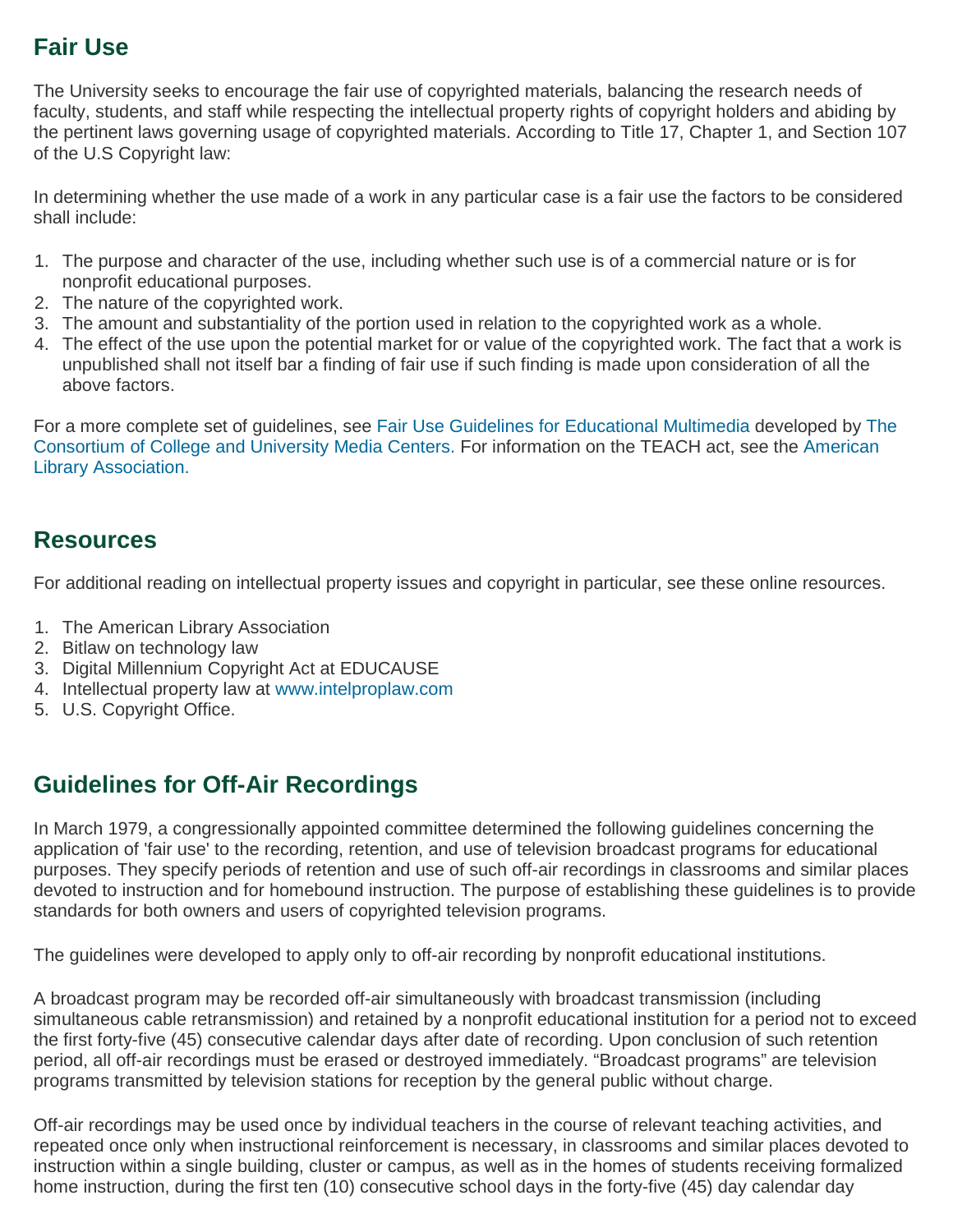retention period. "School days" are school session days – not counting weekends, holidays, vacations, examination periods, and other scheduled interruptions - within the forty-five (45) calendar day retention period. Off-air recordings may be made only at the request of and used by individual teachers, and may not be regularly recorded in anticipation of requests. No broadcast program may be recorded off-air more than once at the request of the same teacher, regardless of the number of times the program may be broadcasted.

## **Copyright in Face-to-Face Instruction Exemption to Copyright**

17 U.S.C. 110 (1) of the copyright law creates an exception to the copyright holder's exclusive right of performance. The "face-to-face" exemption allows an educator to perform a work (including home use video) in class, as long as the following criteria are met:

- 1. Applies only to non-profit educational institutions;
- 2. Applies only to instructional activities in the classroom where the teacher and students are in the same location;
- 3. Covers performances of copyrighted works by teachers, students, and guest lecturers;
- 4. The audience must be composed of members of one class only;
- 5. The performance must be part of "systematic instruction," which does not include recreational or cultural programs;
- 6. The performance must take place in a classroom or similar place devoted to instruction (i.e., not a gymnasium, auditorium, class play, graduation, athletic event, etc.); and
- 7. Must use a lawfully made copy of the film or video. When a professor has taken parts of copyrighted materials to make the copy, whether or not the copy was lawfully made depends upon an analysis of the four "fair use" factors. The face-to-face exemption itself does not authorize any copying.

There are no exceptions to the above requirements. Further, the relationship between the film or video and the course must be explicit. Films or videos, even in a "face-to-face" classroom setting, may not be used for entertainment or recreation, whatever the work's intellectual content.

## **Ownership of Copyrightable Materials and Intellectual Property**

This document describes Saint Leo University's policies and associated administrative procedures for ownership of copyrightable materials and other intellectual property. Its objectives are:

- To enable the University to foster the free and creative expression and exchange of ideas and comment;
- To preserve traditional University practices and privileges with respect to the publication of scholarly works;
- To establish principles and procedures for sharing income derived from copyrightable material produced at the University; and
- To protect the University's assets and imprimatur.

#### **Overview**

Faculty at the University must be free to choose and pursue areas of study and concentration without interference, to share the results of their intellectual efforts with colleagues and students, to use and disseminate their own creations, and to take their created works with them should they leave the University.

This copyright policy is intended to maintain those traditional norms and values that foster, in various ways, the open and free exchange of ideas and opinions. In this regard the policy formulated here is guided by a basic tenet of the 1940 Statement of Principles on Academic Freedom and Tenure of the American Association of University Professors: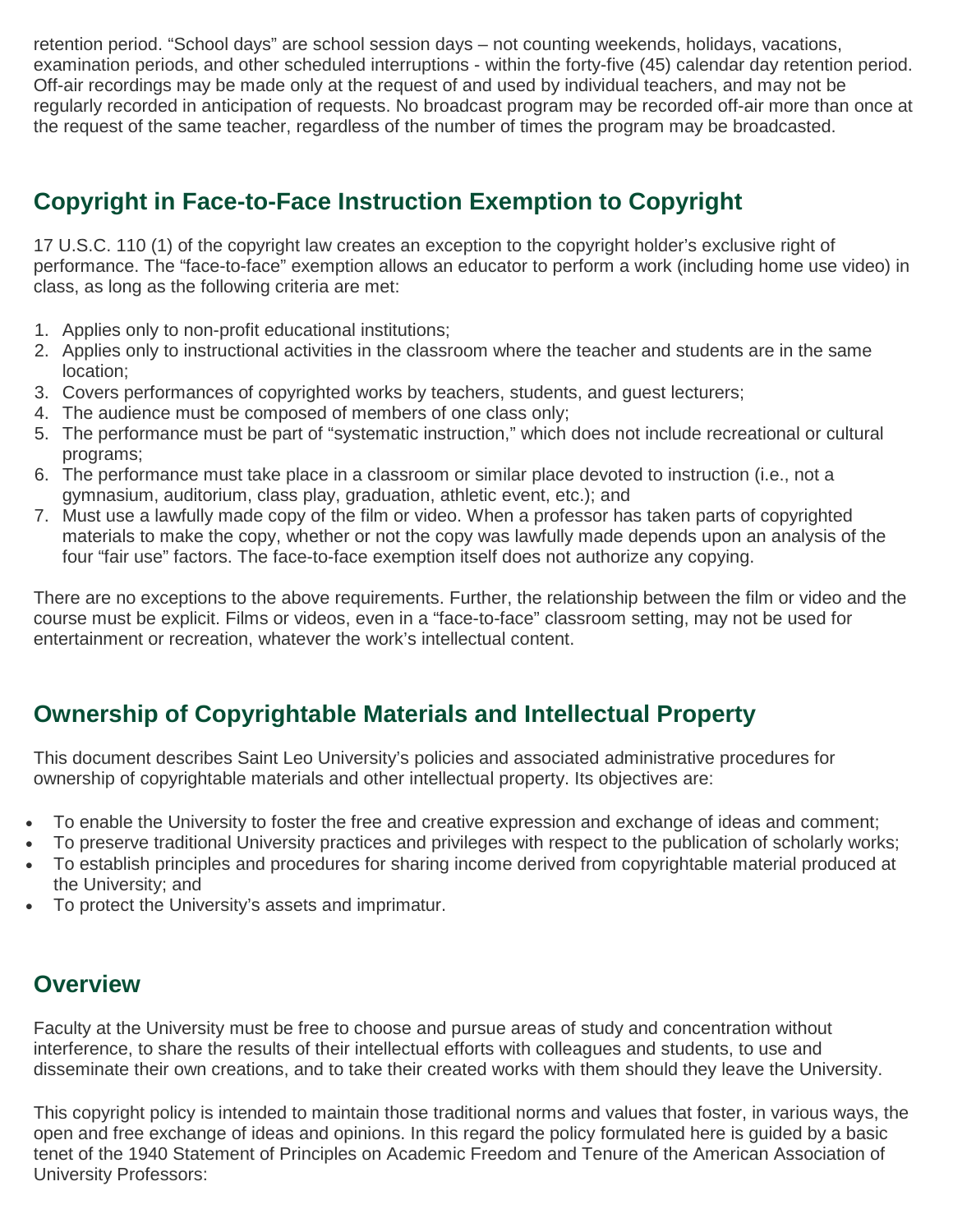Institutions of higher education are conducted for the common good and not to further the interest of either the individual teacher or the institution as a whole. The common good depends upon the free search for truth and its free expression.

The ongoing revolution in the use of information technology for the production and dissemination of knowledge enables members of the University community to create new forms or types of scholarly works, to communicate with current audiences with new types of materials, and to reach new audiences. The dramatic changes in information technologies and the ways in which they are employed provide an occasion to examine and clarify policy for copyright of works of scholarship produced at the University. This copyright policy statement delineates the rights and responsibilities of the University and its faculty, employees, students, and other members of the community.

By longstanding custom, faculty members hold copyright for books, monographs, articles, and similar works as delineated in the policy statement, whether distributed in print or electronically. This pattern will not change. This copyright policy retains and reasserts those rights.

## **Copyright Ownership Policy**

Copyright is the ownership and control of the intellectual property in original works of authorship that are subject to copyright law. It is the policy of the University that all rights in copyright shall remain with the creator unless the work is a work-for-hire (and copyright vests in the University under copyright law), is supported by a direct allocation of funds through the University for the pursuit of specific project, is commissioned by the University, makes significant use of University resources or personnel, or is otherwise subject to contractual obligations.

1. Books, Articles, and Similar Works Including Unpatentable Software: In accord with academic tradition, except to the extent set forth in this policy, Saint Leo University does not claim ownership to pedagogical, scholarly, or artistic works, regardless of their form of expression. Such works include those of students created in the course of their education, such as dissertations, papers and articles. The University claims no ownership of popular nonfiction, novels, textbooks, poems, musical compositions, patentable software, or other works of artistic imagination that are not institutional works and did not make significant use of University resources or the services of University non-faculty employees working within the scope of their employment.

2. Institutional Works: The University shall retain ownership of works created as institutional works. Institutional works include works that are supported by a specific allocation of University funds or that are created at the direction of the University for a specific University purpose. Institutional works also include works whose authorship cannot be attributed to one or a discrete number of authors but rather result from simultaneous or sequential contributions over time by multiple faculty and students. For example, software tools developed and improved over time by multiple faculty and students where authorship is not appropriately attributed to a single or defined group of authors would constitute an institutional work. The mere fact that multiple individuals have contributed to the creation of a work shall not cause the work to constitute an institutional work.

3. Patent and Copyright Agreement: All faculty, staff, student employees, and students who participate or intend to participate in teaching and/or research or scholarship projects at Saint Leo University are bound by this policy. Except as described in #1 above, this agreement assigns rights to copyrightable works resulting from University projects to Saint Leo University. This policy applies, and those subject to this policy are deemed to assign their rights to copyrightable works, whether or not an Agreement is signed and is on file.

4. Works of Non-Employees: Under the Copyright Act, works of non-employees such as consultants, independent contractors, etc. generally are owned by the creator and not by the University, unless there is a written agreement to the contrary. As it is Saint Leo University's policy that the University shall retain ownership of such works (created as institutional rather than personal efforts, as described in #2 above), Saint Leo University will generally require a written agreement from non-employees that ownership of such works will be assigned to the University. Examples of works which the University may retain non-employees to prepare are: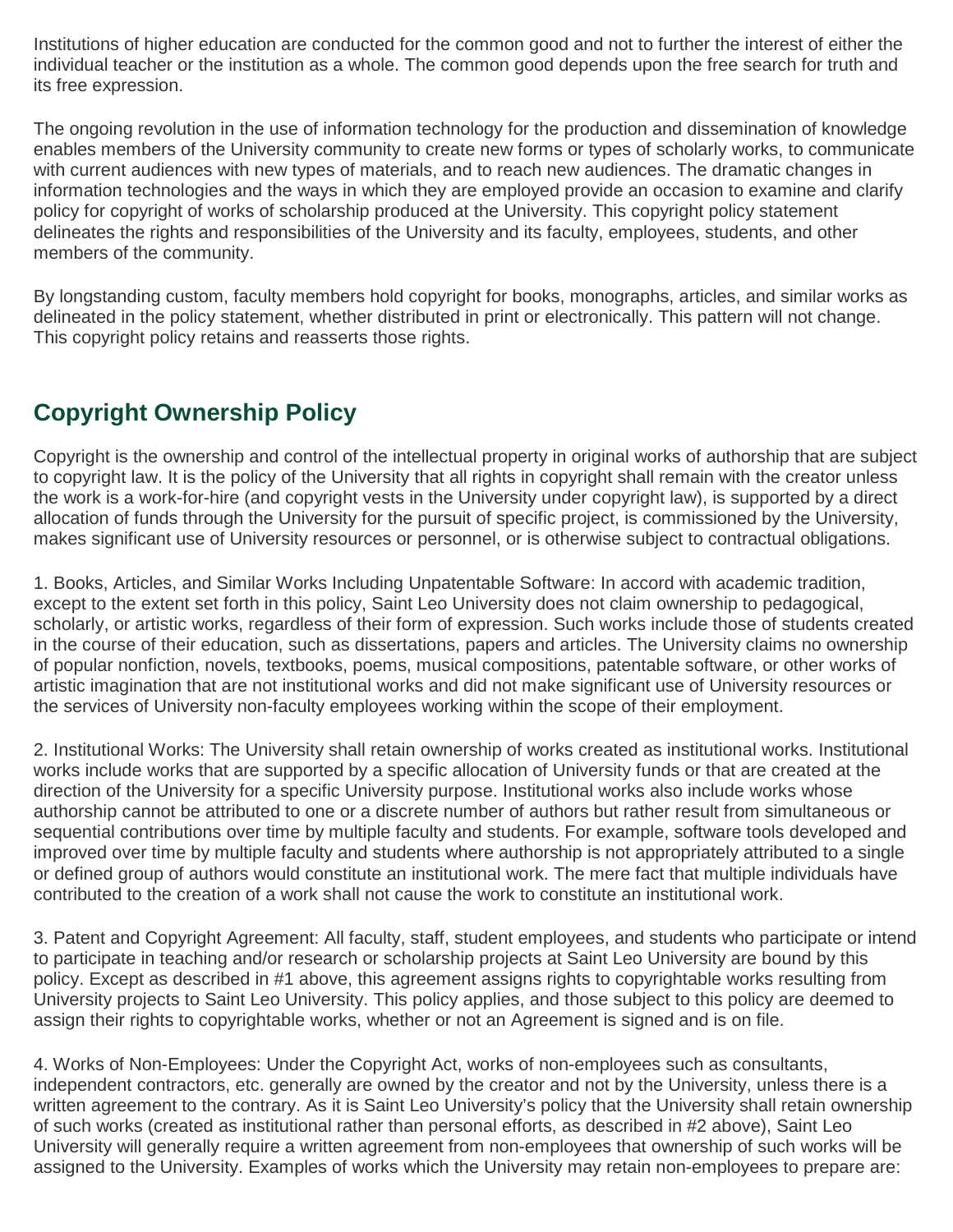- Reports by consultants or subcontractors;
- Computer software;
- Architectural or engineering drawings;
- Illustrations or designs; and
- Artistic works.

5. Videotaping and Related Classroom Technology: Courses taught and courseware developed for teaching at Saint Leo University belong to the University. Any courses which are videotaped or recorded using any other media are Saint Leo University property, and may not be further distributed without permission from the appropriate academic dean. Blanket permission is provided for the use of students, or for other University purposes. Prior to videotaping, permission should be obtained from anyone who will appear in the final program.

6. Contractual Obligations of the University: This Copyright Ownership Policy shall not be interpreted to limit the University's ability to meet its obligations for deliverables under any contract, grant, or other arrangement with third parties, including sponsored research agreements, license agreements and the like. Copyrightable works that are subject to sponsored research agreements or other contractual obligations of the University shall be owned by the University, so that the University may satisfy its contractual obligations.

7. Use of University Resources: Saint Leo University resources are to be used solely for University purposes and not for personal gain or personal commercial advantage, nor for any other non-University purposes. Therefore, if the creator of a copyrightable work makes significant use of the services of University non-faculty employees or University resources to create the work, the creator shall disclose the work to the Vice President of Academic Affairs and assign title to the University. Examples of non-significant use include ordinary use of desktop computers, the Library, and limited secretarial or administrative resources. Questions about what constitutes significant use shall be directed to the appropriate dean or the Vice President of Academic Affairs.

8. Reconveyance of Copyright to the Creator: When copyright is assigned to the Saint Leo University because of the provisions of this policy, the creator of the copyrighted material may make a request to the Vice President of Academic Affairs that ownership be reconveyed back to the creator. Such a request can, at the discretion of the Vice President of Academic Affairs, be granted if it does not:

- Violate any legal obligations of or to the University,
- Limit appropriate University uses of the materials,
- Create a real or potential conflict of interest for the creator, or
- Otherwise conflict with University goals or principles.

#### **Administration of Policy**

1. Determination of Ownership and Policy: The Vice President of Academic Affairs will resolve any questions of ownership or other matters pertaining to materials covered by this policy.

2. Licensing and Income Sharing:

Licensing: The Vice President of Academic Affairs seeks the most effective means of technology transfer for public use and benefit and, toward that end, handles the evaluation, marketing, negotiations and licensing of University-owned inventions or copyrightable materials with commercial potential. Computer databases, software and firmware, and other copyrightable works owned by the University, are licensed through the Vice President of Academic Affairs. The Vice President of Academic Affairs must approve in advance exceptions to this procedure.

Royalty Distribution: The Vice President of Academic Affairs will allocate royalties assigned to the University. If copyright protection alone is claimed, royalties normally will be allocated in a similar manner, with the inventor's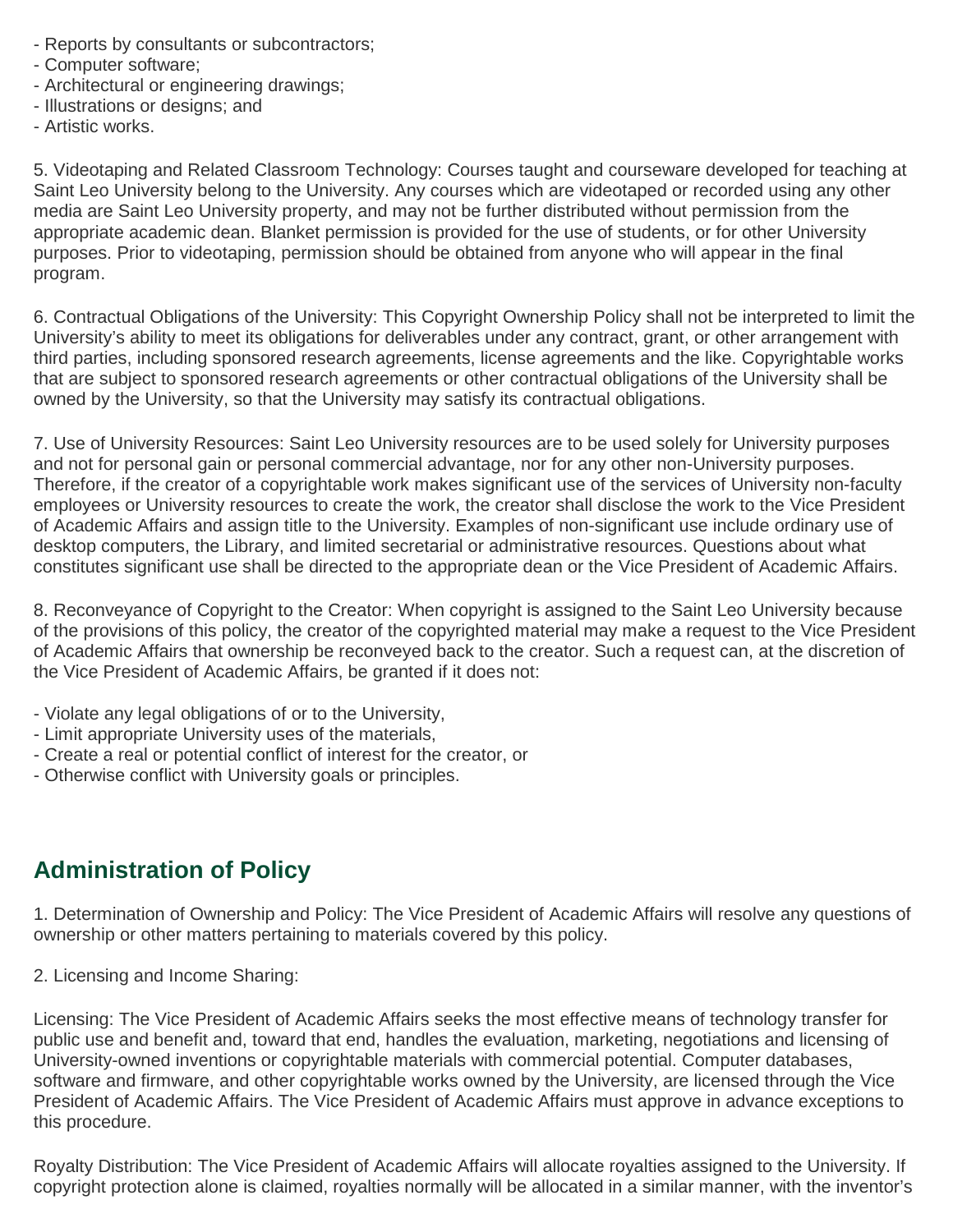share allocated among individuals identified by the investigator (or department head if not under a sponsored agreement), based on their relative contributions to the work. Where royalty distribution to individuals would be impracticable or inequitable (for example, when the copyrightable material has been developed as a laboratory project, or where individual royalty distribution could distort academic priorities), the "inventor's share" may be allocated to a research or educational account in the laboratory where the copyrightable material was developed.

3. Assignments: No assignment, license or other agreement may be entered into or will be considered valid with respect to copyrighted works owned by the University except by an official specifically authorized to do so.

4. Use of the University Name in Copyright Notices: The following notice should be placed on University-owned materials in order to protect the copyright: Copyright © [year]. The Board of Trustees of Saint Leo University. All Rights Reserved.

No other institutional or departmental name is to be used in the copyright notice, although the name and address of the department to which readers can direct inquiries may be listed below the copyright notice. The date in the notice should be the year in which the work is first published, i.e. distributed to the public or any sizable audience.

Additionally, works may be registered with the United States Copyright Office using its official forms.

5. Copying of Works Owned by Others: Members of the University community are cautioned to observe the rights of other copyright owners. Contact the Vice President of Academic Affairs' Office for University policies pertaining to copying for classroom use. Policies regarding copying for library purposes may be obtained from the Director of the Library.

6. Sponsored Agreements: Contracts and grants frequently contain complex provisions relating to copyright, rights in data, royalties, publication and various categories of material including proprietary data, computer software, licenses, etc. Questions regarding the specific terms and conditions of individual contracts and grants, or regarding rules, regulations and statutes applicable to the various government agencies, shall be addressed to the Vice President of Academic Affairs.

### **Other Intellectual Property**

1. Trade and Service Marks: Trade and service marks are distinctive words or graphic symbols identifying the sources, product, producer, or distributor of goods or services. Trade or service marks relating to goods or services distributed by the University shall be owned by the University. Examples include names and symbols used in conjunction with computer programs or University activities and events. Consult the Vice President of Academic Affairs for information about registration, protection, and use of marks.

2. Proprietary Information: Proprietary information arising out of University work (e.g., actual and proposed terms of research agreements, financial arrangements, or confidential business information) shall be owned by the University. "Trade secret" is a legal term referring to any information, whether or not copyrightable or patentable, which is not generally known or accessible, and which gives competitive advantage to its owner. Trade secrets are proprietary information.

### **Explanation of Terms**

1. Copyrightable Works: Under the federal copyright law, copyright subsists in "original works of authorship" which have been fixed in any tangible medium of expression from which they can be perceived, reproduced, or otherwise communicated, either directly or with the aid of a machine or device. These works include: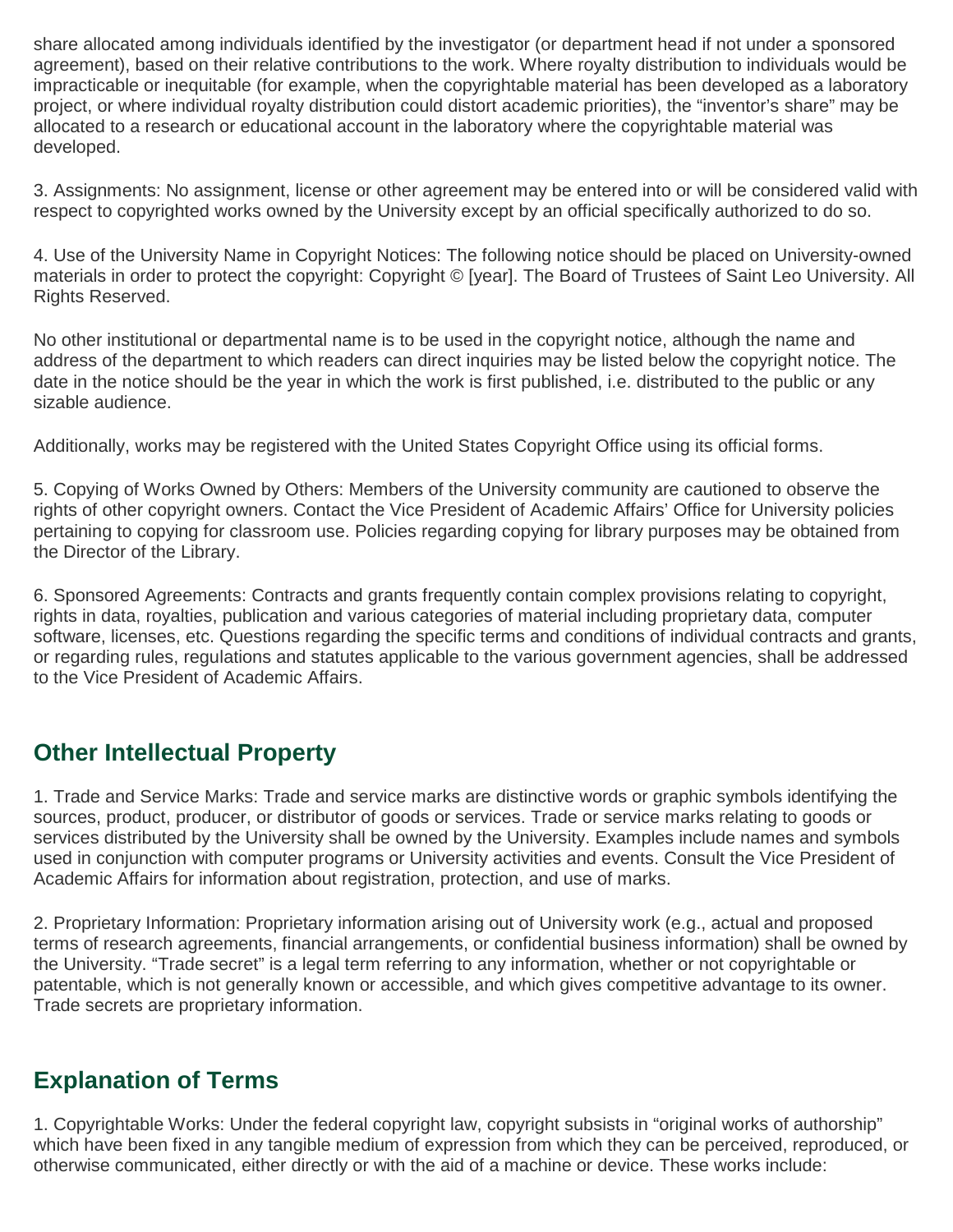- Literary works such as books, journal articles, poems, manuals, memoranda, tests, computer programs, instructional material, databases, bibliographies;
- Musical works including any accompanying words;
- Dramatic works, including any accompanying music;
- Pantomimes and choreographic works (if fixed, as in notation or videotape);
- Pictorial, graphic and sculptural works, including photographs, diagrams, sketches and integrated circuit masks;
- Motion pictures and other audiovisual works such as videotapes; and Sound recordings.

2. Scope of Copyright Protection: Copyright protection does not extend to any idea, process, concept, discovery or the like, but only to the work in which it may be embodied, illustrated, or explained. For example, a written description of a manufacturing process is copyrightable, but the copyright only prevents unauthorized copying of the description; the process described could be freely copied unless it enjoys some other protection, such as patent.

Subject to various exceptions and limitations provided for in the copyright law, the copyright owner has the exclusive right to reproduce the work, prepare derivative works, distribute copies by sale or otherwise, and display or perform the work publicly. Ownership of copyright is distinct from the ownership of any material object in which the work may be embodied. For example, if one purchases a videotape, one does not necessarily obtain the right to make a public showing for profit.

The term of copyright in works created on or after January 1, 1978, is the life of the author plus seventy years. Copyright in works-for-hire is for ninety-five years from the date of first publication or one hundred twenty years from creation, whichever period first expires.

3. Works for Hire: "Work for hire" is a legal term defined in the Copyright Act as "a work prepared by an employee within the scope of employment." This definition includes works prepared by employees in satisfaction of sponsored agreements between the University and outside agencies. Certain commissioned works also are works for hire if the parties so agree in writing.

The employer (i.e., the University) by law is the "author," and hence the owner, of works for hire for copyright purposes. Works for hire subject to this principle include works that are developed, in whole or in part, by University employees. Where a work is jointly developed by University employees and a non-University thirdparty, the copyright in the resulting work typically will be jointly owned by the University and the third party. In such instances, both the University and the other party would have nonexclusive rights to exploit the work, subject to the duty to account to each other. Whether the University claims ownership of a work will be determined in accordance with the provisions of this policy, and not solely based upon whether the work constitutes a work-for-hire under the copyright law. For example, copyright in pedagogical, scholarly or artistic works to which the University disclaims ownership under this policy shall be held by the creators regardless of whether the work constitutes a work-for-hire under copyright law. Only the Vice President of Academic Affairs may relinquish University ownership in a work for hire.

# **Digital Millennium Copyright Act**

This documents Saint Leo University's procedures for compliance with the sections of the Digital Millennium Copyright Act (DMCA), enacted in 1988 that deal with online copyright infringement liability limitation. Complete copies of the U.S. copyright law, incorporating the DMCA provisions, are online as Acrobat PDF format and as text format and a complete copy of the [DMCA](http://www.copyright.gov/legislation/hr2281.pdf) Act itself is available. See also the Copyright Office's subsequent [required](http://www.copyright.gov/reports/studies/dmca/dmca_study.html) studies are available online. A [directory](http://www.copyright.gov/onlinesp/) of agents is maintained by the U.S. Copyright Office.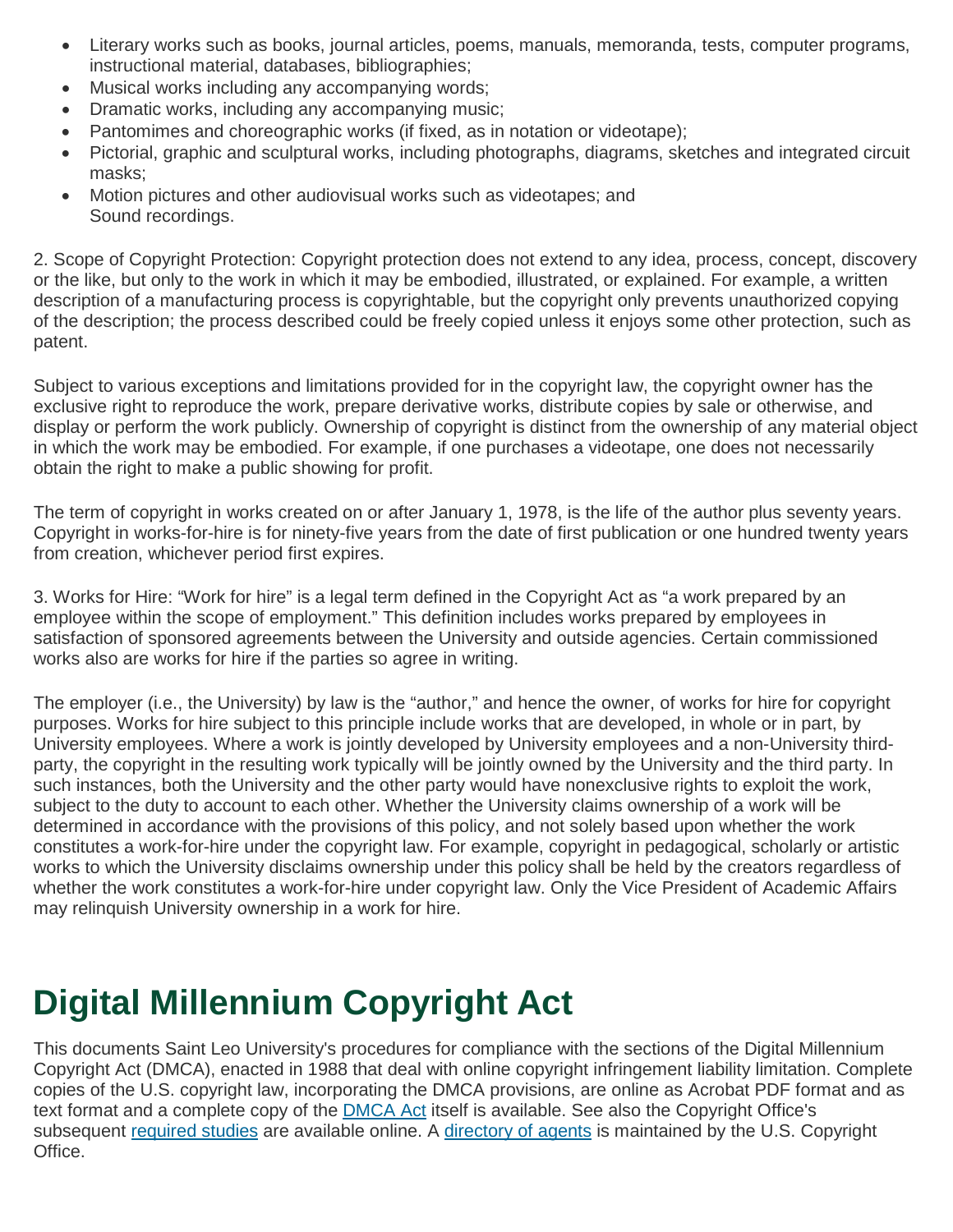#### **Agent for Notification of Claims of Infringement**

To notify Saint Leo University administration of a claim of infringement of copyright, please contact our Agent for Notification of Claims of Infringement. The designated University Agent to receive written claims of copyright infringement under the Digital Millennium Copyright Act is:

Steven Carroll, Chief Information Officer University Campus MC2066 PO Box 6665 Saint Leo University Saint Leo, FL 33574-6665

E-mail (preferred): [Steven.Carroll@saintleo.edu](mailto:steven.carroll@saintleo.edu) FAX: 352-588-8123

#### **Reporting Claims of Infringement.**

A written notification of claimed infringement must be sent to the SLU Agent from the alleged copyright owner (Complaining Party) that includes substantially the following:

- 1. A physical or electronic signature of a person authorized to act on behalf of the Complaining Party. As an electronic signature the University will accept FAX or a digitized image of the signature attached to e-mail.
- 2. Identification of the copyrighted work claimed to have been infringed.
- 3. Identification of the material that is claimed to be infringing or to be the subject of infringing activity and that is to be removed or disabled, including information reasonably sufficient to permit the University to locate the material. For example, include the URL.
- 4. Information reasonably sufficient to permit the University to contact the Complaining Party, such as address, telephone number, and e-mail address.
- 5. A statement that the Complaining Party has a good faith belief that the use of the material in the manner complained of is not authorized by the copyright owner, its agent, or the law.
- 6. A statement that the information in the notification is accurate, and under penalty of perjury, that the Complaining Party is authorized to act on behalf of the owner of an exclusive right that is allegedly infringed.

#### **Counter Notification of Replacement**

The User may provide a counter notification to the Agent, responding to the notification from the Complaining Party. A counter notification must be a written communication provided to the Agent that includes substantially the following:

- 1. A physical or electronic signature of the subscriber.
- 2. Identification of the material that has been removed or to which access has been disabled and the location at which the material appeared before it was removed or access to it was disabled.
- 3. A statement under penalty of perjury that the User has a good faith belief that the material was removed or disabled as a result of mistake or misidentification of the material to be removed or disabled.
- 4. The User's name, address, and telephone number, and a statement that the User consents to the jurisdiction of the Federal District Court for the judicial district in which the address is located, or if the User's address is outside the United States, for any judicial district in which the University may be found and that the User will accept service of process from the person who provided notification or an agent of such person.

Once the complaining party receives the User's claim, the DMCA permits the University to restore materials or access within two weeks -- unless the Complaining Party serves notice that it intends to seek a court order to restrain infringement. University policy may mandate for other reasons that materials or access not be restored, and some other investigation may proceed.

The DMCA does not alter the fair use provision of the fair use provisions of U.S. copyright law.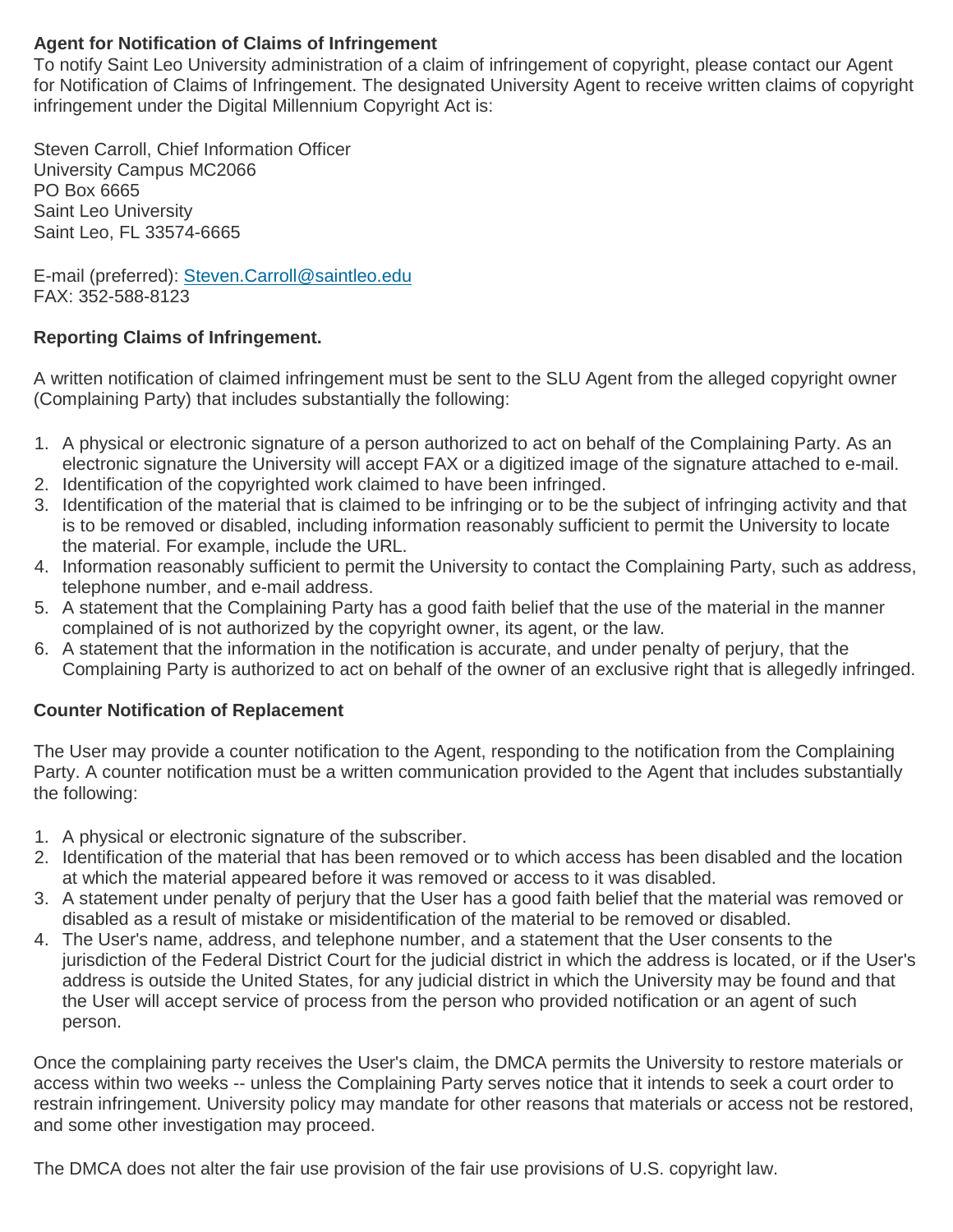## **Peer-to-Peer File Sharing and Copyright Law**

#### **Peer to Peer Filing Sharing**

Campus computer networks are often used to reproduce and distribute copyrighted music, movies, television shows, pictures, and software through the use of peer-to-peer (P2P) networks. P2P file sharing applications allow a computer to connect to a P2P network, and once connected, make it possible to download and share files with other users on the network. When Saint Leo University receives a complaint from a copyright holder, the University notifies the individual involved and passes along any information received from the copyright holder to that individual. The University does not supply any information to the copyright holder about the individual involved unless a valid subpoena is presented.

#### **Legality of Peer-to-Peer Filing Sharing**

P2P technologies have many legitimate uses. However, Peer-to-Peer (P2P) networking and file sharing is not allowed on the Saint Leo University network or systems under any circumstances.

First offenses will result in a notice from University Technology Services to cease illegal activity. Failure to comply or further incidents of infringement may result in further disciplinary action including but not limited to suspension and loss of network access for the infringing computer. Sanctions may include suspension of network access (meaning loss of Saint Leo email account and course web site access) and other formal University disciplinary action.

#### **Penalties for Violation of Copyright**

Copyright infringement is the act of exercising, without permission or legal authority, one or more of the exclusive rights granted to the copyright owner under section 106 of the Copyright Act (Title 17 of the United States Code).

These rights include the right to reproduce or distribute a copyrighted work. In the file-sharing context, downloading or uploading substantial parts of a copyrighted work without authority constitutes an infringement.

Penalties for copyright infringement include civil and criminal penalties. In general, anyone found liable for civil copyright infringement may be ordered to pay either actual damages or "statutory" damages affixed at not less than \$750 and not more than \$30,000 per work infringed. For "willful" infringement, a court may award up to \$150,000 per work infringed. A court can, in its discretion, also assess costs and attorneys' fees. For details, see Title 17, United States Code, Sections 504, 505.

Willful copyright infringement can also result in criminal penalties, including imprisonment of up to five years and fines of up to \$250,000 per offense.

For more information, please see the Web site of the U.S. Copyright Office at www.copyright.gov.

Saint Leo University supports all Federal Copyright Laws. Students using any campus resource, including the campus data network are required to follow this law.

#### **Alternatives to Illegal File Sharing**

[Educasue](http://www.educause.edu/focus-areas-and-initiatives/policy-and-security/educause-policy/issues-and-positions/intellectual-property/legal-sources-onli) maintains a comprehensive list of Legal Downloading Resources. Members of the Saint Leo University community are encouraged to take advantage of these legitimate sources of digital content. For additional reading on intellectual property issues, and copyright in particular, see these online resources.